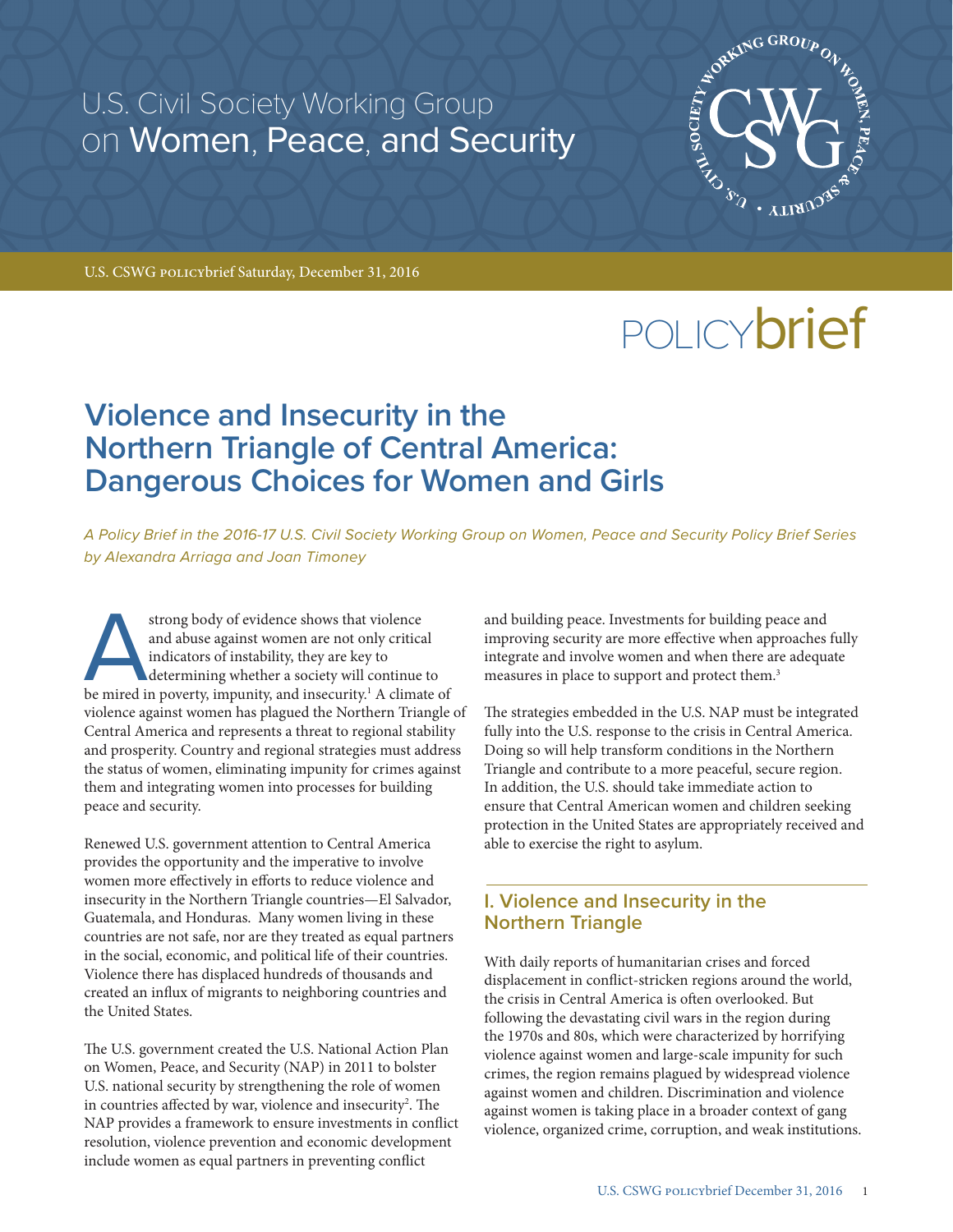### *The Prevalence of Violence against Women and Children*

El Salvador and Guatemala rank first and second respectively in rates of homicide against children and adolescents globally.4 The three Northern Triangle countries are in the top five globally for rates of female homicides.<sup>5</sup>

Citing statistics from the University Institute for Democracy, Peace, and Security in Honduras, the *Irish Times* reported that 531 women were murdered in 2014, the majority aged 15 to 24. Between 2005 and 2013, the number of violent deaths of women in Honduras increased by 263.4 percent. Carolina Sierra, spokesperson for the civil rights organization Foro de Mujeres por la Vida, said to a reporter for the *Irish Times*:

*It's almost like there's a carte blanche for the assassination of women [in Honduras]. Anyone can murder a woman in Honduras and nothing will happen. With this lack of accountability, women's bodies are being used to send a message of fear and hate to the rest of the population.6*

Sexual and gender-based violence is pervasive, particularly against women and girls. Domestic violence is reportedly the leading form of abuse against women and girls in El Salvador and Honduras. Violence perpetrated by gangs is also a significant threat.7 In Guatemala, every 46 minutes a new case of sexual violence is reported, but the number of incidents is likely much higher as many go unrecorded.<sup>8</sup> Trafficking of women and children for forced labor and sex is a serious concern in all three countries.<sup>9</sup> The consequences of such violence against women and children include severe trauma, which can have long-term health consequences if untreated.

Impunity is widespread in the Northern Triangle countries. In Honduras in 2014, for example, the [United Nations](http://www.irishtimes.com/search/search-7.1213540?tag_organisation=United%20Nations&article=true) reported that 95 percent of sexual violence and femicide cases were never investigated, while only 2.5 percent of cases of domestic violence were settled.10

#### *Gangs, Organized Crime, and Violence against Women*

The UN High Commissioner for Refugees (UNHCR) reported in 2015 that women and children in Central America face alarming rates of "escalating, targeted violence and persecution, including murder, disappearance, assault, rape, and recruitment at the hands of criminal armed groups."11 According to one young Honduran woman,

*The gangs treat women much worse than men. They want us to join as members, but then women are also threatened to be gang members' "girlfriends," and it's never just sex with the one; it's forced sex with all of them. Women are raped by them, tortured by them, abused by them."12*

Sixty-four percent of refugee women from Central America and Mexico interviewed for UNHCR's *Women on the Run* report described direct threats and attacks by armed criminal groups as one of the primary reasons for their flight, and 58 percent of women interviewed gave accounts of sexual assault and sexual abuse. One young Honduran woman said,

*I saw the [drug cartel] kill someone on the street as I was leaving school. They saw me running away. The threats started this day. They told me if I said anything . . . they'd look for me, find me, and kill me. They raped me twice, kidnapped me four times, beat my partner, and mistreated me in so many other ways. They said they'd kill me. They also said if I didn't leave, they'd find my family and kill them, too. So, I decided to go.13*

Violence against women and children in the region is inextricably linked to criminality, insecurity, and the status of women in society. Throughout the Northern Triangle, efforts to mitigate gender-based violence, provide care for survivors, and address gender inequality have been insufficient.

#### *Prevention and Response*

Leading research institutions are working in the region to determine the most prevalent forms of violence against women and children, assess the social norms that perpetuate violence, and evaluate interventions and multisectoral initiatives to reduce it.14 Evidence-based programs to promote social norm change, empower women, and engage youth are essential for reducing violence and improving regional stability and security over the long run, and they require more attention and resources. If the sources of gender inequality and impunity for violent crimes against women remain unaddressed, the broader context of societal violence will continue and perpetuate state and regional insecurity.

# **II. Humanitarian Crisis**

Violence in the Northern Triangle has forced many women, children, and men to flee their homes. They try to find safety in their own country or seek protection across the border in neighboring countries or in the United States.

#### *Rising Internal Displacement*

The Internal Displacement Monitoring Centre (IDMC) estimates that at least one million people had been displaced by criminal violence associated with drug trafficking and gang activity in El Salvador, Guatemala, Honduras, and Mexico as of December 2015.15 In Honduras, the government surveyed twenty of its more than three hundred municipalities and estimated 174,000 persons were displaced by violence between 2004 and 2014, or about 4 percent of the population in these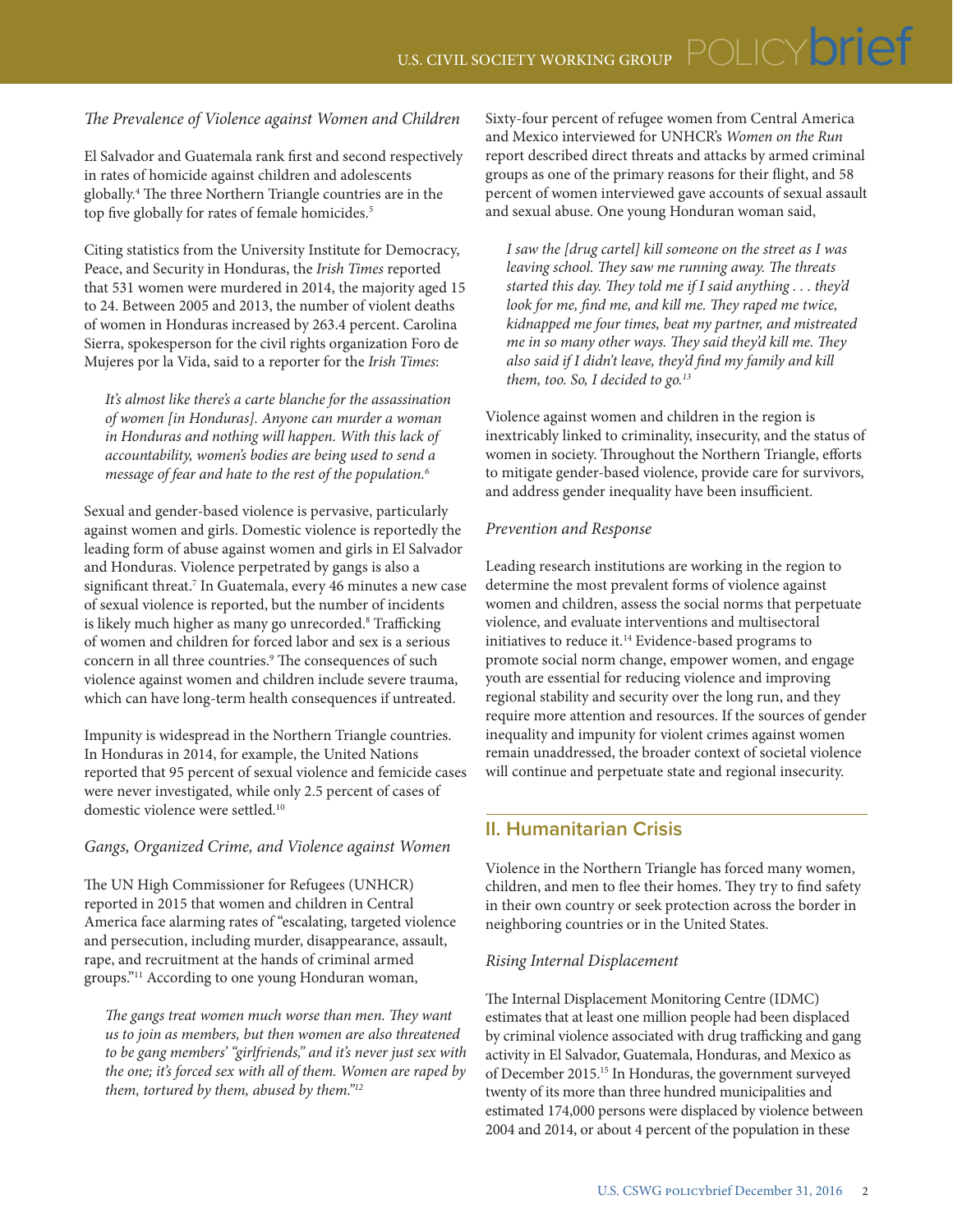areas.16 In El Salvador, notorious for being one of the world's most deadly countries not at war, the IDMC reported there were more than 289,000 internally displaced persons at the end of 2015—almost 5 percent of the total population of just over six million.17 The year-end estimate for Guatemalans displaced by violence, including from the civil war, was 251,000.18 When women are internally displaced, they are often at greater risk; they tend to have less access to assistance and are more vulnerable to sexual and gender-based violence.<sup>19</sup>

## *Increasing Numbers of Refugees*

The inability to live safely in their home countries is pushing more Central Americans to seek protection in neighboring and nearby countries. Eighty percent of Honduran refugee women interviewed by UNHCR for its *Women on the Run* report had tried to relocate internally before deciding to flee their country. The same was true for 78 percent of the Salvadoran refugee women surveyed and 57 percent of the Guatemalan women. 20

Asylum applications by Northern Triangle citizens are on the rise. The number of applications in 2015 is nearly doubled from 2014, and growing numbers of women and girls and unaccompanied and separated children are among those fleeing.<sup>21</sup> While the majority of applications were lodged in the United States, claims are also significantly increasing in the region and Mexico.

Even though asylum applications have increased, the reality for many women and children in need of protection is that they cannot exercise their right to asylum. Information about asylum processes is scant, and systems are underresourced and overwhelmed. In some countries, there are few accessible pathways to gain asylum protections. Without good options, women and children turn to smugglers or traffickers. Although they have may have legitimate asylum claims, they find themselves at high risk of detention, assault, trafficking, and forced return. It is an experience that has been described as "a journey through hell."<sup>22</sup>

Last summer, governments in the Americas, international organizations, and civil society came together for the first international event focused on forced displacement in the region. Participants in the San Jose Conference agreed on a series of comprehensive actions and committed to review progress at the June 2017 meeting of the Organization of American States.<sup>23</sup>

# **III. U.S. Engagement: Protection and Assistance Considerations**

Stability and prosperity in the Northern Triangle is in the national interest of the United States. It is a question of hemispheric security, economic opportunities, managed migration, and reduction of transnational crime.

The U.S. government approach to the crisis in Central America is three-pronged: intensify efforts to halt migration and arrivals at the U.S. border; increase assistance to the Northern Triangle countries and the region to address factors driving migration; and support regional action to address cross-border displacement. Much more must be done to ensure that commitments under the refugee convention are upheld, that human rights are protected and that the particular needs of women and girls are identified and <sub>a</sub>ddressed.

#### *Access to Protection in the United States*

Actions to stop the migration of Central Americans to the United States have created significant barriers for women and children in need of protection. Those arriving at the U.S. border frequently do not know how to file and pursue an asylum claim. Single women and women travelling with children are systematically detained upon arrival. In some cases, families are separated at the border, with mothers sent to adult detention facilities and their children to children's shelters.

A Salvadoran woman interviewed by UNHCR said, "The things I lived through in detention have marked me for life. Please remember that we are also human beings. I didn't want to come here, but for me it was a question of life and death." Another added, "They should help facilitate the asylum process so that one doesn't suffer in detention centers. They shouldn't be causing more harm."24

Those who succeed in filing a claim and have also been released from detention generally must wait three years to get a hearing in an immigration court. Over 50 percent of children and families are forced to present their claims to an immigration judge without the aid of an attorney. The poorly functioning immigration court system, together with the lack of information and prioritization of deportation has resulted in the forced return of at-risk migrants to unsafe circumstance.<sup>25</sup>

Central Americans have had limited access to the U.S. Refugee Resettlement program. However, the United States has recently taken modest measures to open the program to Central Americans. In July, the U.S. government announced plans to expand the Central American Minors Program to include parents or caretakers of Central American children who qualify. In cooperation with UNHCR and the International Organization of Migration, the United States has also instituted a small-scale in-country refugee processing program and a program that would allow up to 200 persons in immediate danger to be hosted in Costa Rica pending processing of their claim.26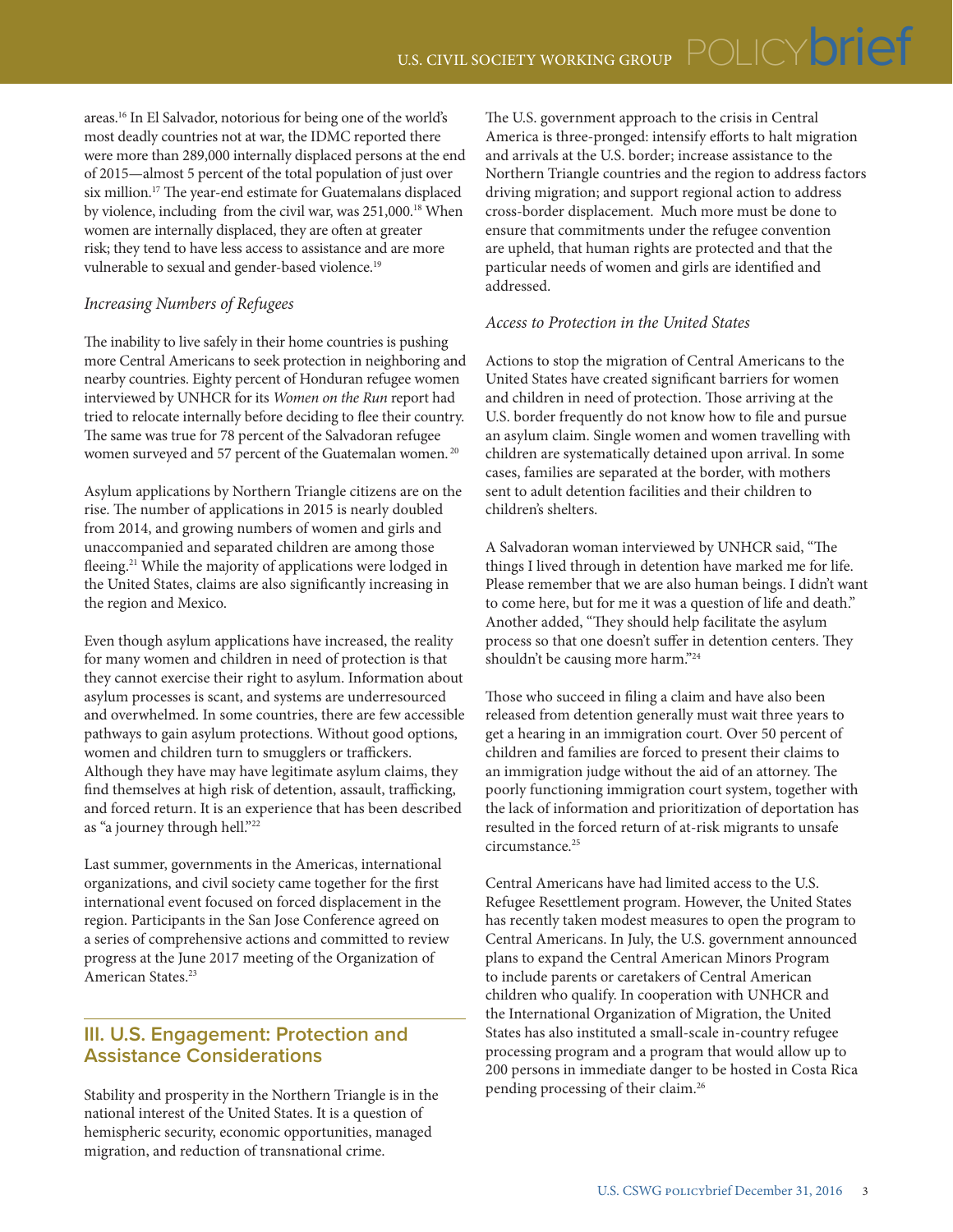# **IV. U.S. Assistance in the Region**

The United States has recently increased foreign assistance for Central America, particularly the Northern Triangle countries, to tackle the underlying drivers of migration. In fiscal year 2016, the U.S. Congress appropriated up to \$750 million for the region. That is more than double FY 2014 assistance and a 34 percent increase over FY 2015.<sup>27</sup> There are a series of conditions attached to the aid to the Northern Triangle governments related to improvements in good governance, crime prevention, the rule of law, poverty reduction and equitable economic growth, engagement with civil society, and accountability, as well as enhancement of border management and reduction in irregular migration. The FY 2017 continuing resolution passed in December 2016 maintains that funding level, again with conditions. There are concerns that if governments overemphasize border control at the expense of civilian protection, the root causes driving migration will continue to grow.

U.S. investments in the Northern Triangle aimed at improving security, economic growth, and good governance will have the greatest impact when women are engaged as full partners in the work and when the investments intentionally scale up efforts to protect, assist, and empower women and girls. This integrated approach requires a sustained and strong commitment to inclusive development and to the actions identified in the U.S. government's NAP's implementation plans for the Western Hemisphere region: strengthen cooperation and respect for gender equality; integrate gender considerations into work with the security, law enforcement, and judicial sectors; and support women's leadership in political processes and their participation in violence prevention and peacebuilding initiatives.<sup>28</sup>

The U.S. government is also supporting border enforcement efforts in the Northern Triangle countries and Mexico. However, border security measures in these countries do not adequately or consistently protect women and frequently fail to take into account the risks women face or are dismissive of requests for protection that are gender-based. Throughout the region, substantially more cooperation and investments are needed to establish fair and safe processes for female asylum seekers.

# **V. U.S. Leadership on Women, Peace, and Security: A Framework for Protection and Solutions in the Region**

The United States has led in securing international support for the fundamental principle that there can be no sustainable peace or security without the full participation and engagement of women. The U.S. government created its NAP by building on this core principle. In November

2016, the U.S. House of Representatives passed bipartisan legislation (HR 5332) affirming the importance of U.S. global leadership on these issues and the need for U.S. diplomacy and programs to reinforce the meaningful participation of women in all aspects of conflict prevention, management, and resolution, and in post conflict relief and recovery efforts.

The U.S. government's NAP provides an effective, comprehensive response to security, development, and human rights challenges, elevating and integrating the views and needs of women and enlisting them in achieving lasting peace and greater security. Applying the NAP framework to U.S. efforts in the Northern Triangle is essential to meet humanitarian challenges and address the underlying conditions that will otherwise continue to perpetuate instability and violence in the region.

# **VI. Recommendations**

**In U.S. diplomacy and assistance to Northern Triangle countries, scale up efforts to promote gender equality and the safe and full participation of women in all spheres of political, social, and economic life.**

- Support implementation of national strategies in each country to improve gender equality and prevent and respond to gender-based violence against women and girls in all sectors of society.
- Ensure that U.S.-funded programs across sectorspolitical, social, economic, security, and judicial—include a thorough gender analysis and are designed and implemented in partnership with women. Give special attention to scaling up and integrating programs that are designed to prevent and respond to gender-based violence, improve access and quality of services for survivors, and increase accountability and justice for perpetrators of gender-based violence.
- Invest not only in initiatives designed to support and empower women, but also in prevention programs for adolescent girls and boys that include curriculum for improving gender equality, promoting respect and healthy interactions, and providing the tools for better outcomes.
- Continue to promote and support the safe and robust engagement of civil society in all aspects of national life, in particular ensuring that women leaders and NGOs are included in consultations and planning. Work to improve protections for human rights defenders and women's rights leaders.
- Support development of appropriate and protective monitoring mechanisms and programs for migrant women, girls, and families who are returned to their countries but may still be at risk; expand community-led interventions to facilitate reintegration, support survivors of violence, and mitigate the risks of future violence.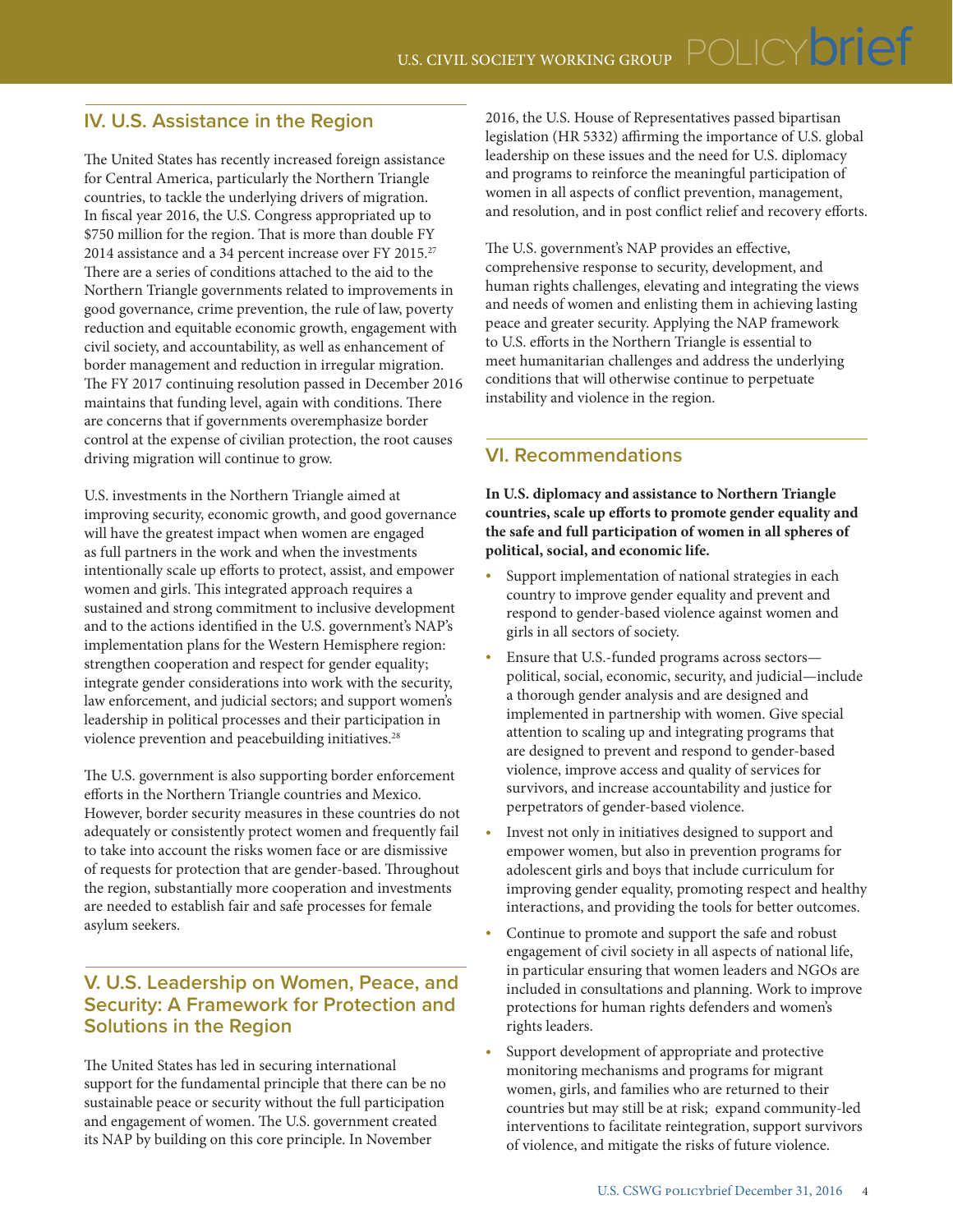Urge greater attention to protection and assistance for internally displaced persons, including access to basic services and safe shelters for displaced women and girls at risk. Support development and implementation of national action plans to address the immediate needs of the internally displaced and to include displaced populations in development plans.

#### **Support regional strategies to strengthen protection for Central America asylum seekers and refugees, including women and children.**

- Provide transit and receiving countries with technical assistance such as training for personnel in asylum and refugee law and on the specific vulnerabilities of women and children.
- Help countries provide a safer haven for asylum seekers. They should, for example, establish reception facilities that meet minimum international standards for protection; facilitate access to legal aid and basic health services; support the successful integration of refugees through access to education and economic opportunities.
- Help develop and strengthen the capacity of a regional network of civil society organizations to implement programs that support refugees and asylum seekers, including programs to reduce gender-based violence, exploitation, and trafficking.
- Encourage parties to the San Jose Action Statement to report as pledged on progress made in implementing their commitments at the June 2017 meeting of the Organization of American States and to include a gender analysis in reporting.

#### **Ensure that Central American women and children arriving at the U.S. border in need of protection are able to access it; fulfill U.S. resettlements commitments.**

- Provide access to asylum procedures for those requesting protection at the border. End the use of expedited removal and detention of asylum seekers, in particular women and children. Implement alternatives to detention and a process that ensures protection and access to due process for asylum seekers, including increased access to legal information and legal assistance to improve fairness and efficiency.
- Recognize gender-based violence, including domestic violence and gang-related violence, as persecution grounds for asylum and ensure these claims are consistently adjudicated.
- Fully implement trafficking protections and integrate child welfare and trafficking experts into screening processes.
- Improve independent monitoring and accountability of border patrol stations and all places of custody for migrants and increase training on gender issues for all personnel.
- Increase funding and staffing for the Justice Department's Executive Office of Immigration Review and for the Department of Homeland Security's U.S. Customs and Immigration Service to support timely, efficient, and fair processing of asylum claims.
- Implement the U.S. government's Central American Minors program and its most recent resettlement commitments.

# **References**

1 Valerie M. Hudson, Bonnie Ballif-Spanvill, et al., *Sex and World Peace* (New York: Columbia University Press, 2012).

2 US National Action Plan on Women, Peace and Security, December 2011, https://www.whitehouse.gov/sites/default/files/ email-filesl

3 Rafia Bhulaim, Allison Peters, and Christina Nemr, "From Policy to Action: Advancing an Integrated Approach to Women and Countering Violent Extremism," Policy Brief (London, New York, and Washington, DC: Global Center on Cooperative Security and Inclusive Security, June 2016); United Nations, *The World's Women 2015: Trends and Statistics,* chapter 6 (New York: United Nations, Department of Economic and Social Affairs, Statistics Division, 2015).

4 UNICEF, *Hidden in Plain Sight: A Statistical Analysis of Violence against Children* (New York: UNICEF, September 2014).

5 Geneva Declaration, *Global Burdens of Armed Violence*  (Geneva: Geneva Declaration, 2015).

6 Sorcha Pollak, "Anyone Can Murder a Woman in Honduras and Nothing Will Happen," *The Irish Times* (May 11, 2015), [http://](http://www.irishtimes.com/news/world/anyone-can-murder-a-woman-in-honduras-and-nothing-will-happen-1.2207043) [www.irishtimes.com/news/world/anyone-can-murder-a-woman-in](http://www.irishtimes.com/news/world/anyone-can-murder-a-woman-in-honduras-and-nothing-will-happen-1.2207043)[honduras-and-nothing-will-happen-1.2207043.](http://www.irishtimes.com/news/world/anyone-can-murder-a-woman-in-honduras-and-nothing-will-happen-1.2207043)

7 United Nations High Commissioner for Refugees, "Eligibility Guidelines for Assessing the International Protection Needs of Asylum-Seekers from El Salvador" (March 2016) and UNHCR, "Eligibility Guidelines for Assessing the International Protection Needs of Asylum Seekers from Honduras" (July 2016).

8 Claudia Palma, "Cada 46 minutos se comete una violación" *Prensa Libre*, May 16, 2016, [http://www.prensalibre.com/guatemala/](http://www.prensalibre.com/guatemala/justicia/cada-46-minutos-se-comete-una-violacion) [justicia/cada-46-minutos-se-comete-una-violacion](http://www.prensalibre.com/guatemala/justicia/cada-46-minutos-se-comete-una-violacion)

9 U.S. Department of State, *Trafficking in Persons Report* (Washington, DC, June 2016).

10 Pollak, "Anyone Can Murder a Woman in Honduras."

11 UNHCR, "Women on the Run Fact Sheet," October 2015, [http://www.unhcr.org/en-us/about-us/background/56fc32047/](http://www.unhcr.org/en-us/about-us/background/56fc32047/women-on-the-run-fact-sheet.html) [women-on-the-run-fact-sheet.html](http://www.unhcr.org/en-us/about-us/background/56fc32047/women-on-the-run-fact-sheet.html).

12 UNHCR, Women on the Run: First Hand Accounts of Refugees Fleeing El Salvador, Guatemala, Honduras and Mexico (Geneva, October 2015).

13 Ibid.